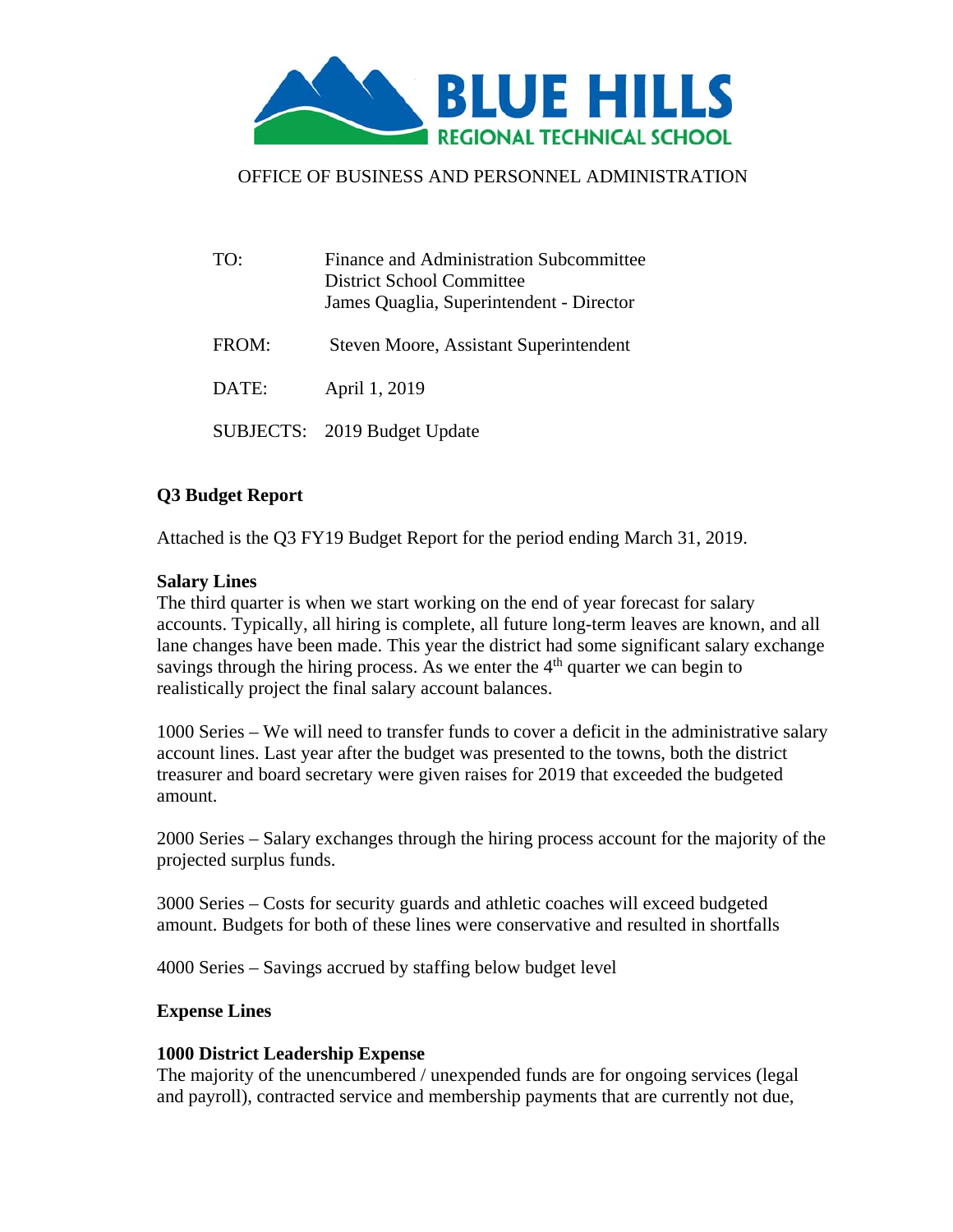public relations / recruitment activities, and software licenses fees that are not yet due. Not all of the funds are expected to be expended by year's end.

### **2000 Instructional Expense**

Instructional supply and services lines are now 85% encumbered or expended. Should close year with around 10% of funds unexpended.

#### **3000 Student Services Expense**

The majority of the unencumbered funds are for athletic related transportation, officials and materials.

#### **4000 Plant Operation and Maintenance Expense**

The majority of the unencumbered funds relate to building and vehicle maintenance. As in 2018, there will be below normal expenditures on building maintenance, so these funds will close to E & D.

Utility costs in the aggregate are within budget with a small surplus expected at end of year. Though it is difficult to project the size of the surplus, as heating bills typically lag by two months or so.

#### **5000 Fixed Costs Expense**

5000 series accounts cover insurance and benefit related costs. A surplus is possible in these accounts at year end, as health insurance costs are projecting out less than budgeted

#### **8000 Debt Service Expense**

On target, all funds will be expended in the third quarter

## **Request to Transfer Funds – Funds for Superintendent Search**

Should the school committee desire to run a Superintendent search during the 2019 school year the following transfer should be recorded:

Decrease budget 5200 Series, Retiree Insurance by \$20,000

Increase budget 1000 Series, School Committee Contracted Services by \$20,000

## **Request to transfer funds to cover budget shortfalls**

Decrease budget 4000 Series, Summer Maintenance salary by \$10,000

Increase budget 3000 Series, Security Guards salary \$10,000

-------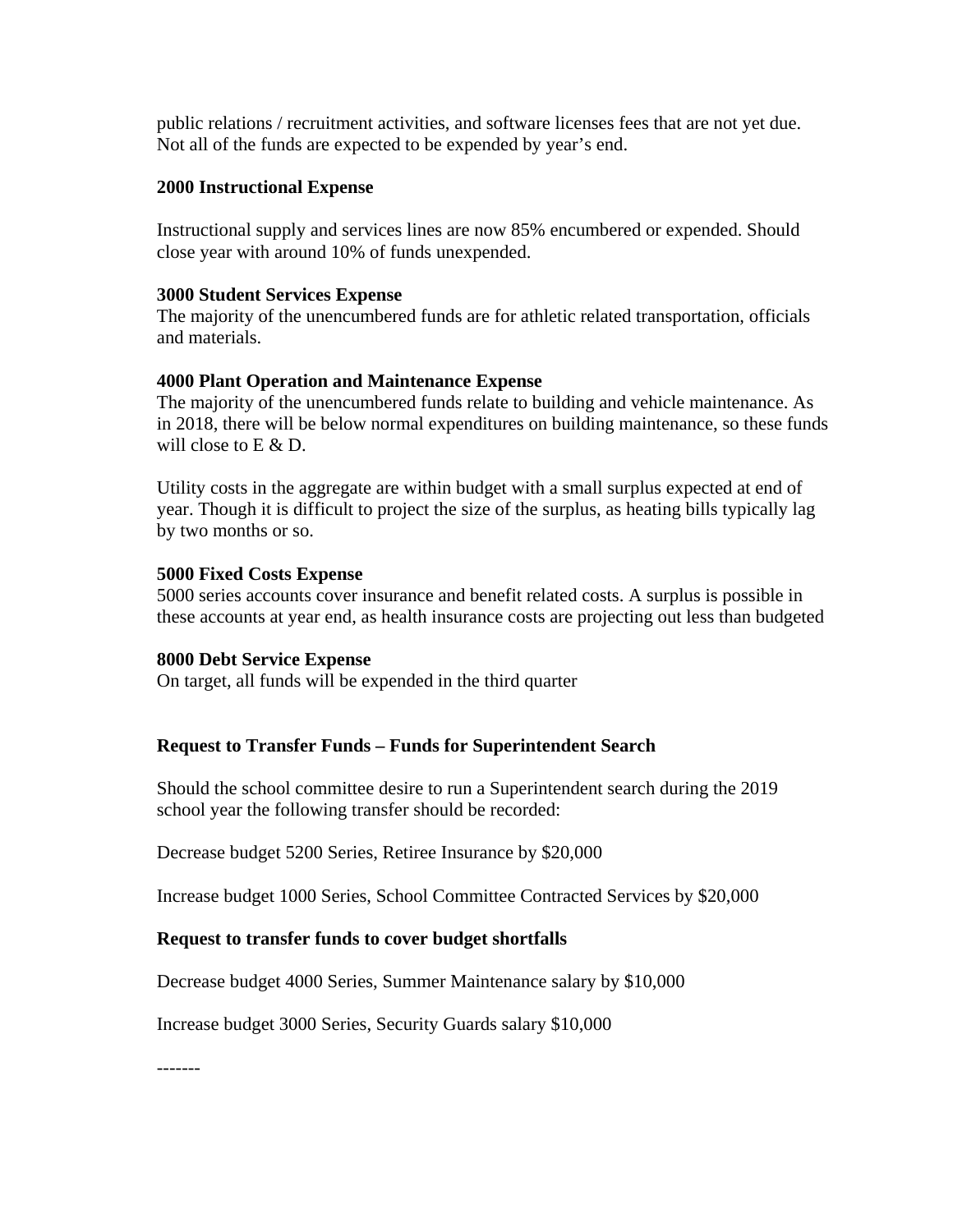Decrease budget 2000 Series, Vocational Teacher Salary by \$9,000

Increase budget 1000 Series, School Committee salaries by \$9,000

# **Request to transfer for project related classroom technology upgrades**

Decrease budget 5000 Series, Retired Non Instructional Insurance by \$71,622

Decrease budget 7000 Series, Capital projects by \$75,183

Increase budget 2000 Series, Instructional Technology by \$146, 845

| Q3 2019 to Q2 2019, Expended / Encumbered Comparison by Percent |                                                            |                                                |                                       |  |
|-----------------------------------------------------------------|------------------------------------------------------------|------------------------------------------------|---------------------------------------|--|
|                                                                 | 2019 Q <sub>2</sub>                                        | 2019 Q3                                        | Variance                              |  |
| <b>SALARY ACCOUNTS</b>                                          | Percent<br>Expended                                        | Percent<br>Expended                            | $Q2$ to<br>Q <sub>3</sub>             |  |
| 1000 DISTRICT LEADERSHIP AND ADMINISTRATION                     | 50%                                                        | 74%                                            | 0%                                    |  |
| <b>2000 INSTRUCTION</b>                                         | 36%<br>58%                                                 |                                                | 0%                                    |  |
| <b>3000 STUDENT SERVICES</b>                                    | 38%<br>63%                                                 |                                                | 0%                                    |  |
| 4000 OPERATIONS and MAINTENANCE OF PLANT                        | 47%                                                        | 67%                                            | 0%                                    |  |
| <b>TOTALS</b>                                                   | 38%                                                        | 61%                                            | 23%                                   |  |
|                                                                 | 2019 Q <sub>2</sub><br>Percent<br>Expended /<br>Encumbered | 2019 Q3<br>Percent<br>Expended /<br>Encumbered | Variance<br>$Q2$ to<br>Q <sub>3</sub> |  |
| <b>EXPENSE ACCOUNTS</b>                                         |                                                            |                                                |                                       |  |
| 1000 DISTRICT LEADERSHIP AND ADMINISTRATION                     | 77%                                                        | 72%                                            | 5%                                    |  |
| <b>2000 INSTRUCTION</b>                                         | 34%                                                        | 85%                                            | 51%                                   |  |
| <b>3000 STUDENT SERVICES</b>                                    | 94%                                                        | 98%                                            | 4%                                    |  |
| 4000 OPERATIONS and MAINTENANCE OF PLANT                        | 77%                                                        | 78%                                            | 1%                                    |  |
| 5000 FIXED CHARGES                                              | 91%                                                        | 91%                                            | 0%                                    |  |
| 7000 & 8000 CAPITAL PROJECTS                                    | 85%                                                        | 85%                                            | 0%                                    |  |
| <b>TOTALS</b>                                                   | 80%                                                        | 85%                                            | 5%                                    |  |
| <b>TOTAL ALL ACCOUNTS</b>                                       | 92%                                                        | 94%                                            | 2%                                    |  |